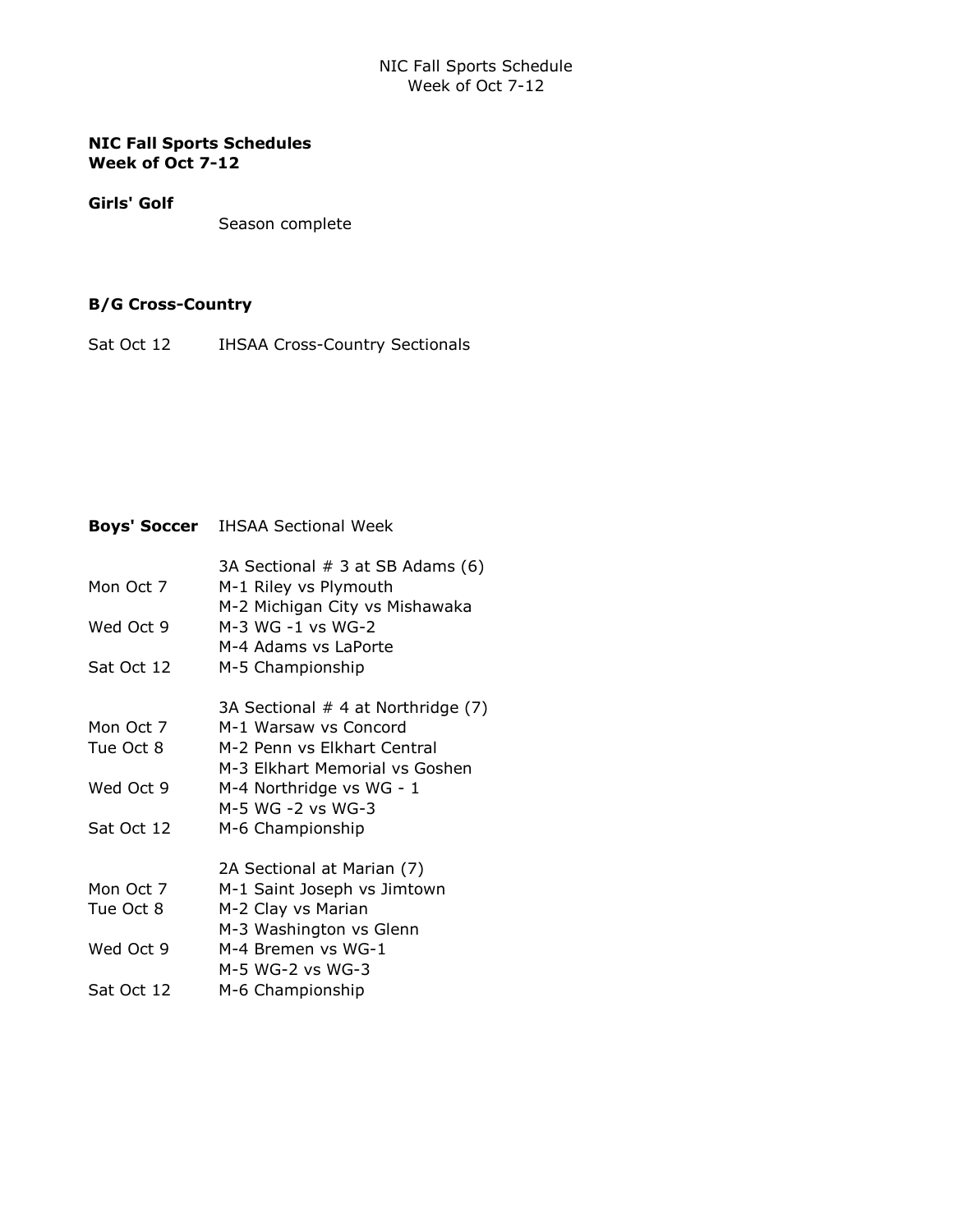## Girls' Soccer IHSAA Sectional Week

| Tue Oct 8<br>Thur Oct 10 | 3A Sectional # 3 at Riley (5) at Jackson Field<br>M-1 Saint Joseph vs Riley<br>M-2 Adams vs Mishawaka<br>M-3 LaPorte vs WG-1 |
|--------------------------|------------------------------------------------------------------------------------------------------------------------------|
| Sat Oct 12               | M-4 Championship                                                                                                             |
|                          | 3A Sectional # 4 at Penn (6)                                                                                                 |
| Tue Oct 8                | M-1 Penn vs Concord<br>M-2 Goshen vs Elkhart Central                                                                         |
| Thur Oct 10              | M-3 Northridge vs Elkhart Memorial                                                                                           |
|                          | $M-4$ WG-1 vs WG-2                                                                                                           |
| Sat Oct 12               | M-5 Championship                                                                                                             |
|                          | 2A Sectional # 19 at Plymouth (7)                                                                                            |
| Mon Oct 7                | M-1 Washington vs Plymouth                                                                                                   |
| Tue Oct 8                | M-2 Clay vs Jimtown                                                                                                          |
|                          | M-3 Culver Academy vs Marian                                                                                                 |
| Thur Oct 10              | M-4 Glenn vs WG-1                                                                                                            |
|                          | M-5 WG-2 vs WG-3                                                                                                             |
| Sat Oct 12               | M-6 Championship                                                                                                             |
|                          | 1A Sectional # 35 at Argos (6)                                                                                               |
| Tue Oct 8                | M-1 Culver Community vs LaVille                                                                                              |
|                          | M-2 Rochester vs North Miami                                                                                                 |
| Thur Oct 10              | M-3 Argos vs Bremen                                                                                                          |
|                          | M-4 WG -1 vs WG-2                                                                                                            |
| Sat Oct 12               | M-5 - Championship                                                                                                           |
|                          |                                                                                                                              |

## Boys' Tennis

| Tue Oct 8 &<br>Wed Oct 9 | <b>IHSAA Regionals</b><br>at LaPorte<br>M-1 Valparasio vs LaPorte<br>M-2 Penn vs Saint Joseph<br>M-3 Championship |
|--------------------------|-------------------------------------------------------------------------------------------------------------------|
|                          | at Culver Academy<br>M-1 Warsaw Sectional winner vs Peru<br>M-2 Bremen vs Culver Academy<br>M-3 Championship      |
| Sat Oct 12               | IHSAA Semi-State<br>at Culver Academy<br>M-1 Kokomo Regional winner vs LaPorte Regional winner                    |
|                          | M-2 Munster regional winner vs Culver Academy regional winner                                                     |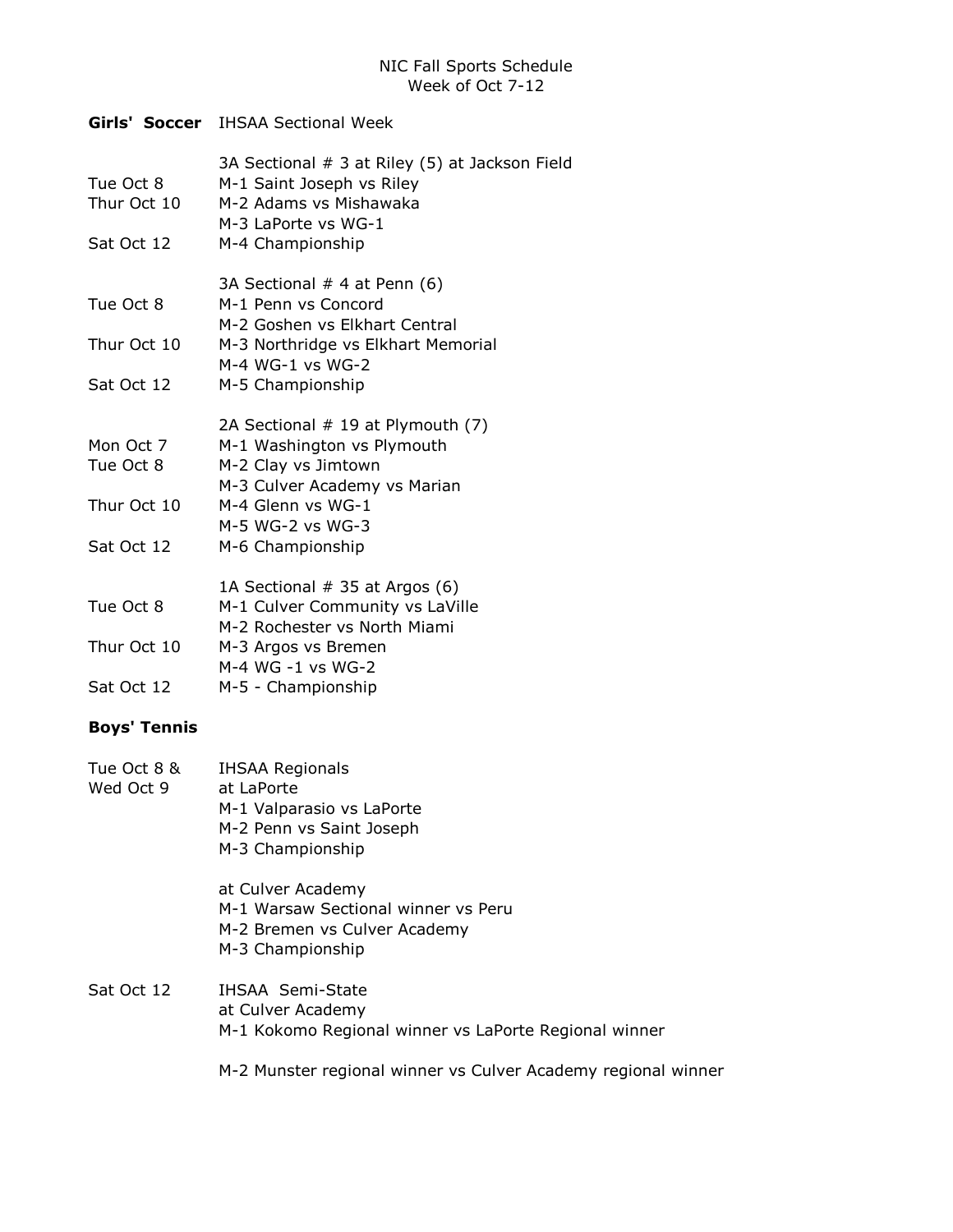#### Volleyball \* - NIC matches

Mon Oct 7

Tue Oct 8 Adams at New Prairie \* Marian at Bremen \* Washington at Glenn \* Jimtown at Riley \* Penn at Saint Joseph \* Clay at Mishawaka \* Elkhart Central - BYE

Wed Oct 9

- Thur Oct 10 Elkhart Central at Marian \* New Prairie at Glenn \* Bremen at Jimtown \* Saint Joseph at Washington \* Riley at Clay \* Mishawaka at Penn \* Adams - BYE Adams at MC Marquette
- Sat Oct 12 End of regular season schedule-Sectionals next week

#### Football

Fri Oct 11 Elkhart Central at Penn \* N xl - Cross Division game Glenn at SB Clay \* S Bremen at Jimtown \* S Mishawaka at Marian xl SB Adams at SB Washington xl New Prairie at SB Riley xl Saint Joseph at Culver Academy

\* NIC divisional game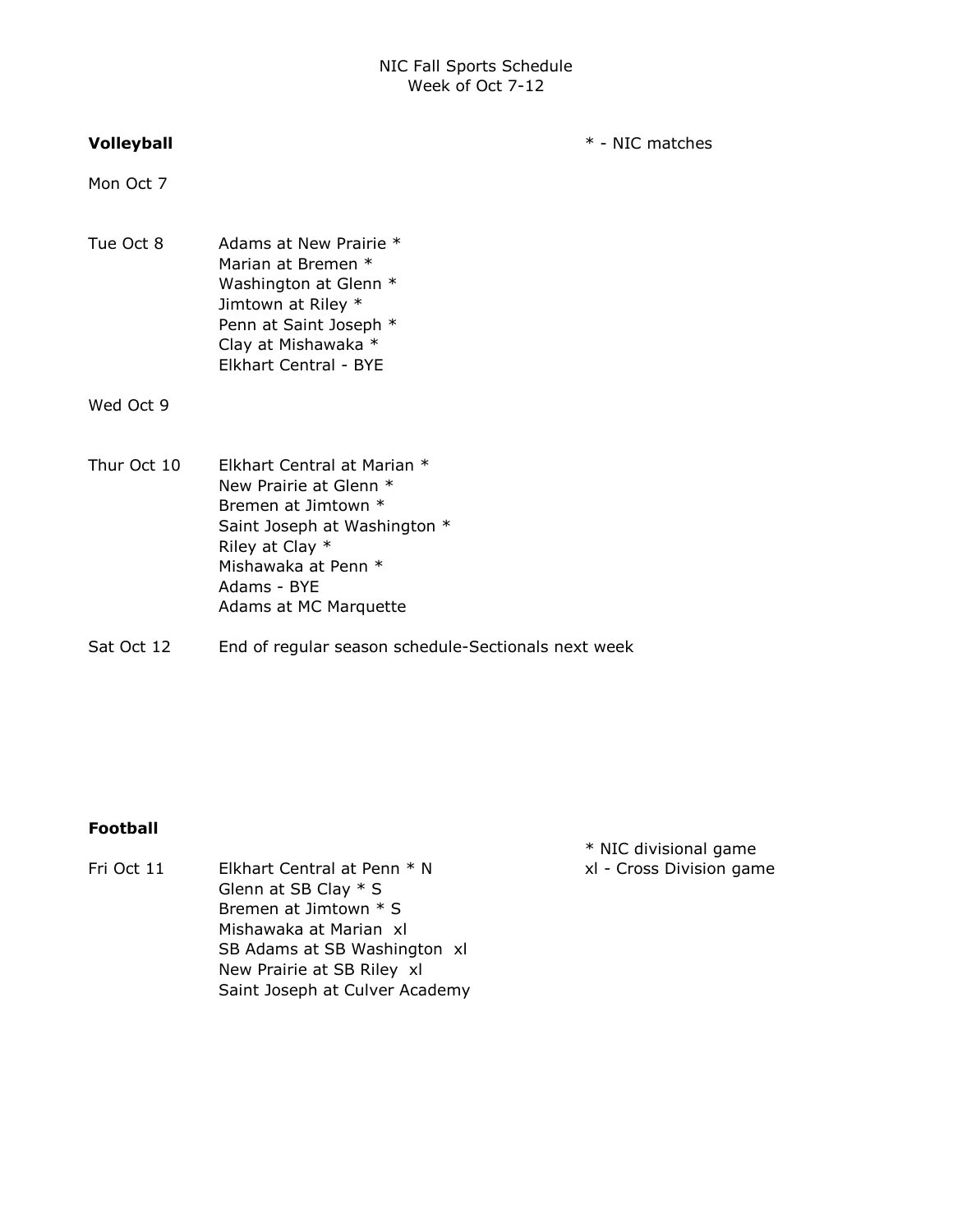FSP-8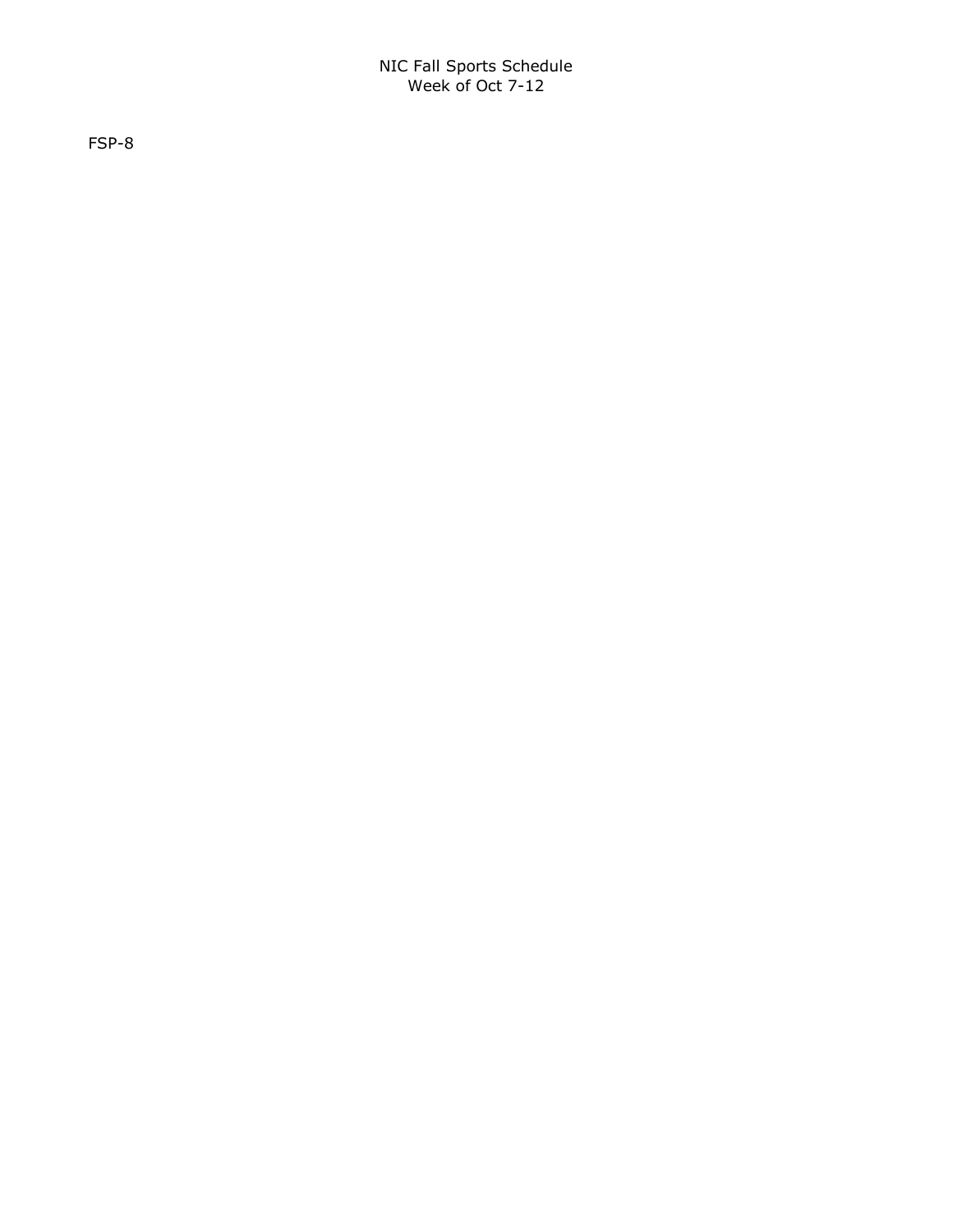NIC Fall Sports Schedule Week of Oct 7-12